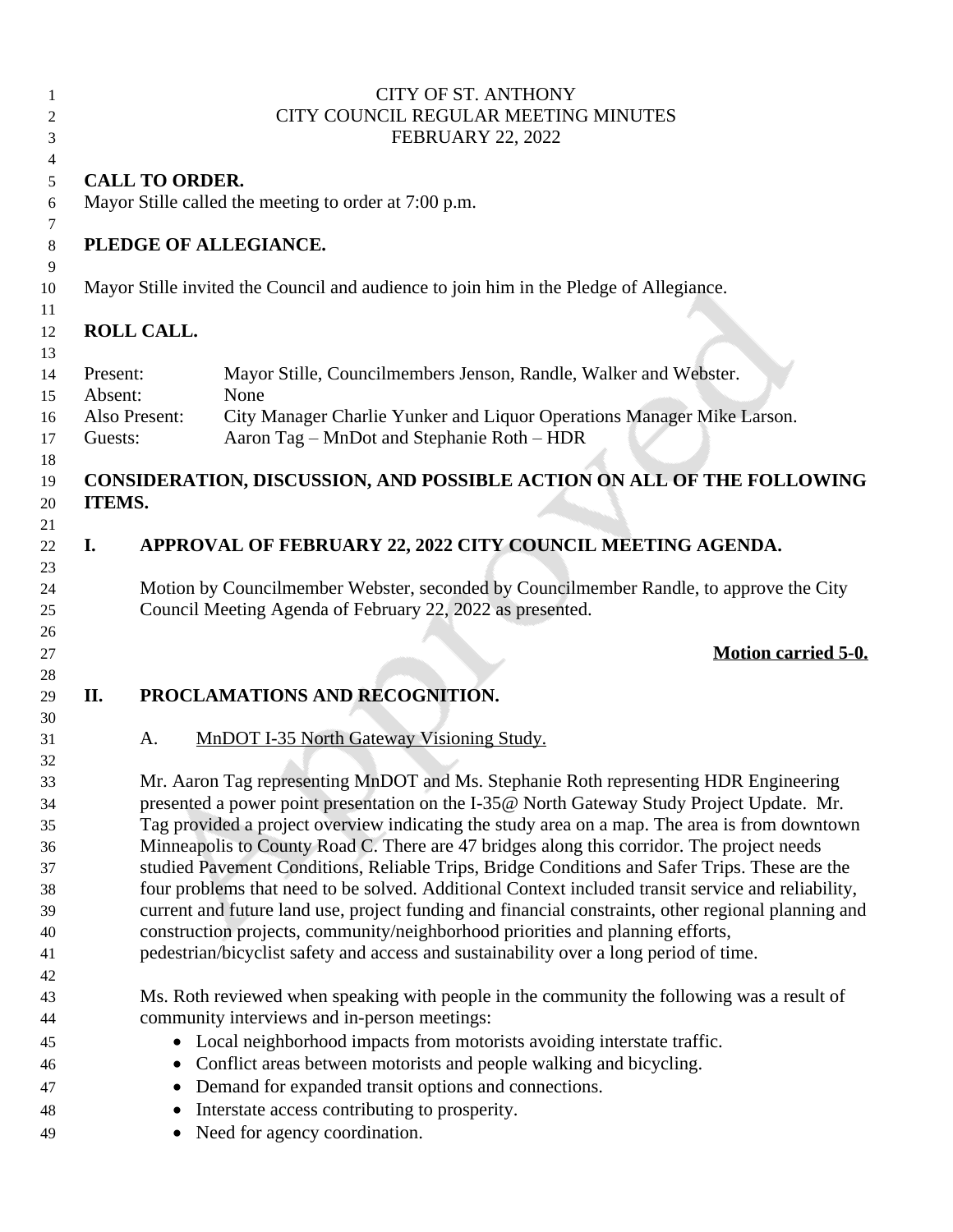- **1** More connections across the interstate create better community connections. A community feedback survey was conducted February 13 – March 8, 2019 and 2,269 responses were received. The survey targeted residents, businesses, visitors and commuters along I-35W. People who live, work and visit this stretch of I-35W agree that congestion, trip reliability, connections between highways and safety on and across I-35W could be improved. An online, on-demand, and interactive public open houses were held May 15 – June 21, 2020 to confirm that the problems identified are in line with what the community thinks. Feedback opportunities were offered in a brief online survey and comment form. The top themes from open-ended comments included: 12 Proposed solutions for specific locations along this stretch of I-35W. Prioritize pedestrian and bicycle infrastructure and expand facilities. Expand transit facilities and infrastructure. Consider environmental impacts and reduce pollution. 16 • Reduce highway congestion. Mr. Tag stated long-term solutions were developed to address bridge and pavement conditions, increase mobility, improve travel time reliability, improve transit advantage and improve connectivity across 35W and interaction with community. He reviewed freeway crossing approach and noted freeway crossings connect the community. There is an opportunity to redesign crossings at key bridges as part of I-35W concept development. This process begins with input on existing challenges and opportunities. The opportunities to improve high-stress crossings were indicated on a map. The Study Timeline is currently in the Concept Development, Concept Evaluation, and Identifying Design. They will appear back before the City Council when solutions have been identified. Mr. Aaron Tag of MnDOT can be contacted at aaron.tag@state.mn.us and Mr. John Griffith of HDR can be reached at john.griffith@hdrinc.com. Mayor Stille stated although 35W doesn't border St. Anthony, it is used by residents more than may be realized. He asked about the solutions and how the public would have an opportunity to comment. Ms. Roth stated there would be opportunities via social media or meetings via zoom for residents to comment. They will reach out to City Staff when the dates have been determined for the presentations. Mayor Stille thanked Mr. Tag and Ms. Roth for their work on this. **III. CONSENT AGENDA.** A. Approval of February 8, 2022 City Council Meeting Minutes. B. Licenses and Permits. C. Claims.
- D. Resolution 22-020 Reestablishing Precincts and Polling Places.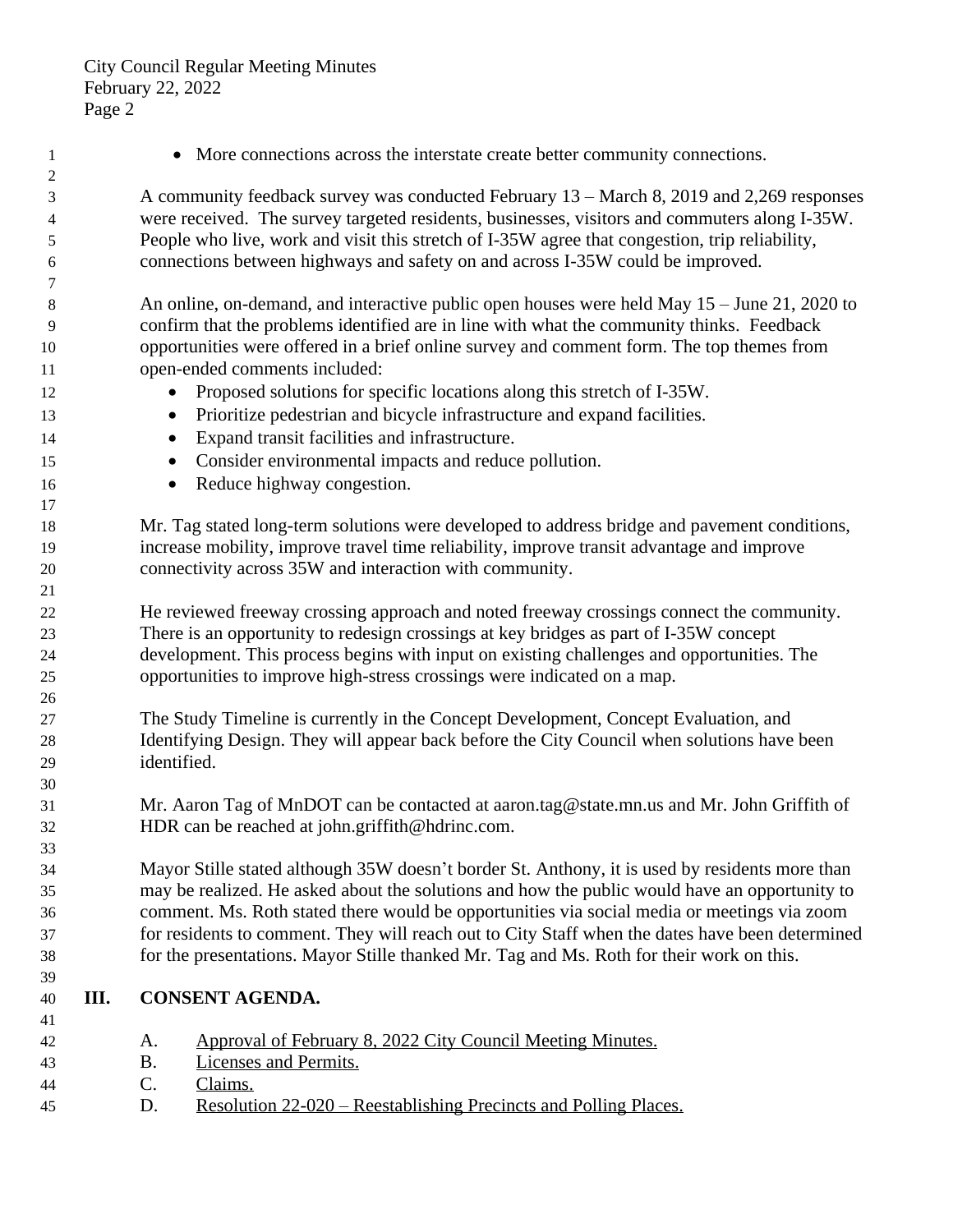| 1        |     | Ε.                                                                                                                                   | <u>Resolution 22-021 – Approving the 2022 Appointment and an Alternate to the Parks and</u>      |  |
|----------|-----|--------------------------------------------------------------------------------------------------------------------------------------|--------------------------------------------------------------------------------------------------|--|
| 2        |     |                                                                                                                                      | <b>Environmental Commission.</b>                                                                 |  |
| 3        |     |                                                                                                                                      |                                                                                                  |  |
| 4        |     |                                                                                                                                      | Mayor Stille reviewed the consent agenda items adding detail to some of the items.               |  |
| 5        |     |                                                                                                                                      | Motion by Councilmember Jenson, seconded by Councilmember Walker, to approve the Consent         |  |
| 6<br>7   |     | Agenda items.                                                                                                                        |                                                                                                  |  |
| 8        |     |                                                                                                                                      |                                                                                                  |  |
| 9        |     |                                                                                                                                      | <b>Motion carried 5-0.</b>                                                                       |  |
| 10       |     |                                                                                                                                      |                                                                                                  |  |
| 11       | IV. |                                                                                                                                      | <b>PUBLIC HEARING - NONE.</b>                                                                    |  |
| 12       |     |                                                                                                                                      |                                                                                                  |  |
| 13       | V.  |                                                                                                                                      | <b>REPORTS FROM COMMISSION AND STAFF - NONE.</b>                                                 |  |
| 14       |     |                                                                                                                                      |                                                                                                  |  |
| 15       | VI. |                                                                                                                                      | <b>GENERAL BUSINESS OF COUNCIL.</b>                                                              |  |
| 16       |     |                                                                                                                                      |                                                                                                  |  |
| 17       |     | A.                                                                                                                                   | <b>Liquor Operations Annual Report.</b>                                                          |  |
| 18       |     |                                                                                                                                      |                                                                                                  |  |
| 19       |     |                                                                                                                                      | Liquor Operations Manager Mike Larson reviewed The Annual Report for the St. Anthony             |  |
| 20       |     | Village Liquor Operations. He introduced two staff members Bill Haugen and Holly Quarry.                                             |                                                                                                  |  |
| 21       |     | There are two locations including Silver Lake Village 2602 39th Ave and Marketplace Store                                            |                                                                                                  |  |
| 22       |     | 2700 Highway 88. Twenty-five part time employees and five full time employees make up the                                            |                                                                                                  |  |
| 23       |     | staff for both stores. Mr. Larson reviewed the Mission Statement and the Vision Statement. The                                       |                                                                                                  |  |
| 24       |     | value of Municipal Liquor Operations and the value of St. Anthony Village Wine and Spirits                                           |                                                                                                  |  |
| 25       |     | were presented to the City Council. The Trends during 2021 included Sales Increase of 3.5%;                                          |                                                                                                  |  |
| 26       |     |                                                                                                                                      | Net Profit Increase of 12.3%; Salaries/Wages/Benefits increase of 4.3%; and Total Operating      |  |
| 27       |     |                                                                                                                                      | Expense Increase of .83%.                                                                        |  |
| 28<br>29 |     |                                                                                                                                      |                                                                                                  |  |
| 30       |     | Charts showing Sales and Profit Comparison 2021 – 2020, 2021 Sales Comparison, 5-Year<br>Profit History, and 10-Year Profit History. |                                                                                                  |  |
| 31       |     |                                                                                                                                      |                                                                                                  |  |
| 32       |     |                                                                                                                                      | The Benchmarks and Comparisons included:                                                         |  |
| 33       |     |                                                                                                                                      | • Inventory Turn Ratio $= 5.7$ times                                                             |  |
| 34       |     |                                                                                                                                      | Inventory Value $= 12\%$ of total sales.                                                         |  |
| 35       |     | ٠                                                                                                                                    | Labor Costs $= 12\%$ of total sales.                                                             |  |
| 36       |     |                                                                                                                                      | Operating Expense $= 18\%$ of total sales.                                                       |  |
| 37       |     |                                                                                                                                      | Physical Inventory Adjustments of (\$1,411)                                                      |  |
| 38       |     |                                                                                                                                      | Ranked 15 <sup>th</sup> in the state in total sales.                                             |  |
| 39       |     |                                                                                                                                      | Ranked 12 <sup>th</sup> in net profits of 18 metro operations.                                   |  |
| 40       |     |                                                                                                                                      |                                                                                                  |  |
| 41       |     | Mr. Larson reviewed the current conditions and looking ahead in 2022. He noted an event                                              |                                                                                                  |  |
| 42       |     |                                                                                                                                      | calendar, monthly specials, news, updates, product requests, store hours and contact information |  |
| 43       |     | can be found on the website: SAVMN.COM. Email and text alerts can be received by clicking                                            |                                                                                                  |  |
| 44       |     |                                                                                                                                      | on "Notify Me".                                                                                  |  |
| 45       |     |                                                                                                                                      |                                                                                                  |  |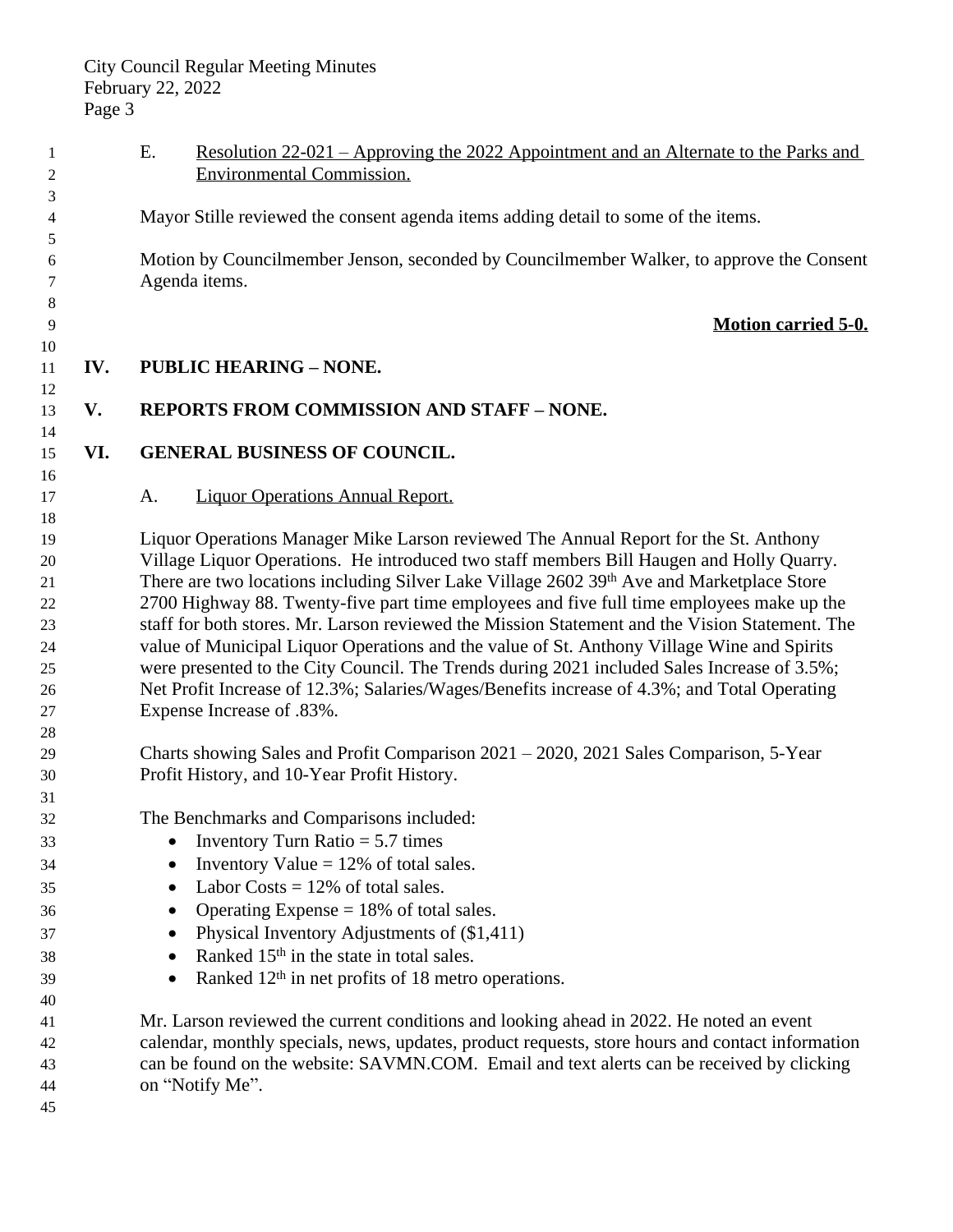A brochure has been developed for the Liquor Operations and a copy was provided for City Council review. Mr. Larson commended his staff and thanked them for their effort and dedication to St. Anthony Village. He also thanked City Staff and the Mayor and City Council. He also thanked all the residents and customers for their support. Councilmember Walker stated it was a great report. He asked with the completion of the Dorn project what would the increase in revenue be estimated as. Mr. Larson stated he does not know for sure but it should increase with the number of residents in that building. Councilmember Webster thanked Mr. Larson for his presentation. The City Council also have 13 been long term customers. She admires the strong customer service focus and the employees are very cheerful and helpful. There is a strong positive culture within the stores. Councilmember Jenson stated he appreciates the year after year strong performance that comes out of the liquor store business. He appreciates the way Mr. Larson speaks of his staff. Mayor Stille reviewed some of the challenges that have come in the past years. There are always challenges and Mr. Larson and staff have responded to each challenge successfully. Mayor Stille stated he is proud to be on the Board of Directors for this operation. 23 B. Resolution  $22-022$  – Authorizing Participation in the 2022-2023 GreenCorps Program. City Manager Yunker reviewed Staff is requesting City Council approval to submit an application to be a GreenCorp host site for the 2022-2023 program year. Minnesota GreenCorp is an AmeriCorp Program coordinated by the Minnesota Pollution Control Agency (MPCA). The goal of MN GreenCorp is to preserve and protect Minnnesota's environment while training a new generation of environmental professionals. The City of St. Anthony has applied for the program since 2012 and was awarded a GreenCorp member for the 2012-2013, 2015-2016, 2018-2019 program years. The City was also awarded a GreenCorp member for 2020-2021 but had to withdraw the application due to staffing changes. An application was submitted for 2021-2022 but the City was not awarded a member. With the assistance of the GreenCorp member, the City has established several sustainable programs that will continue to benefit the City for many years to come. The GreenCorp member would be compensated by the MPCA and St. Anthony would be responsible for supervision and office space. Motion by Councilmember Randle, seconded by Councilmember Walker, to approve Resolution 22-022 –Authorizing Participation in the 2022-2023 GreenCorps Program. **Motion carried 5-0.** C. Resolution 22-023 – Approving the Enterprise Services Agreement with Polco for Conducting the Saint Anthony Village Community Survey.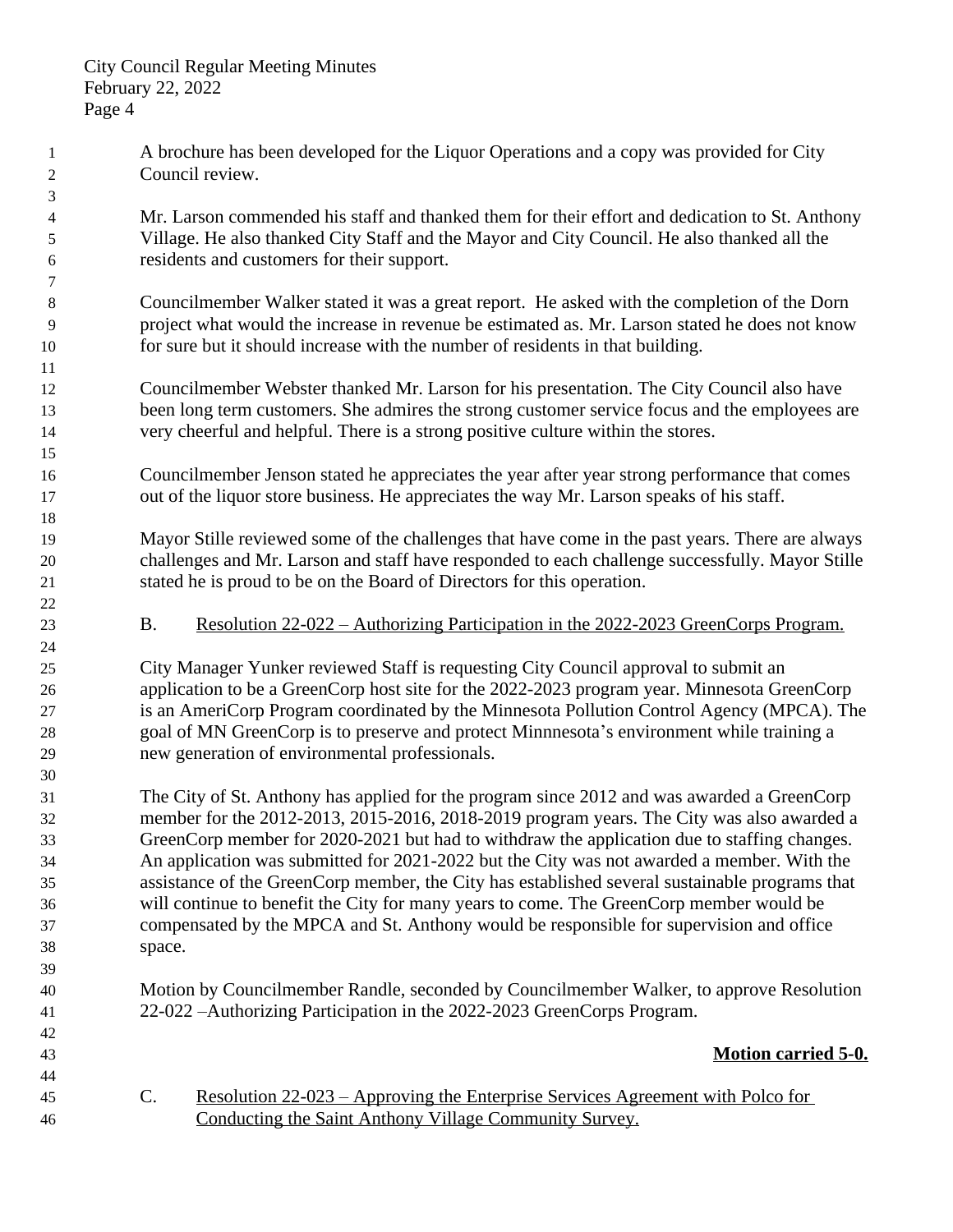City Manager Yunker reviewed during the annual goal setting in January 2021, the City Council and Staff identified an objective of exploring community surveys to help inform decisions. The use of community surveys will not replace the current community engagement efforts but will add an additional tool for Council and Staff to use in the decision-making process. Staff has researched vendors, and recommends using POLCO community engagement platform to conduct the National Community Survey (NCS) and utilize other community engagement surveys offered by POLCO as Staff deems appropriate.

 The National Community Survey (NCS) evaluates the "livability" of St. Anthony. The phrase "livable community" is used to describe a place that is not simply habitable, but that is desirable. Great communities include partnerships between government, private sector, community organizations, and residents. The NCS captures residents' opinions on the following ten facets of community:

- Economy
- Mobility
- 17 Community Design
- Utilities
- 19 Safety
- Natural Environment
- 21 Parks and Recreation
- 22 Health and Wellness
- **Education, Arts and Culture**
- **Inclusivity and Engagement**

 Based on the questions asked, both Council and Staff can use the results for strategic planning, operations planning, and evaluation of comparisons to other cities to gauge how St. Anthony compares to other local or national communities in determining trends.

 A copy of a new policy regarding the use of community surveys was provided for City Council consideration. The purpose of this policy is to layout the purpose of using surveys, frequency of the National Community Survey (NCS), community engagement benefits, and how the results of the surveys will be utilized. National Survey sample questions were also provided.

 Councilmember Webster thanked Mr. Yunker and Ms. Miller for their work on researching options, presenting options to Council to enable an informed decision.

 Motion by Councilmember Webster, seconded by Councilmember Jenson, to approve Resolution 22-023 – Approving the Enterprise Services Agreement with Polco for Conducting the St. Anthony Village Community Survey.

# **Motion carried 5-0.**

- D. Resolution 22-024 Approving Community Survey Policy.
-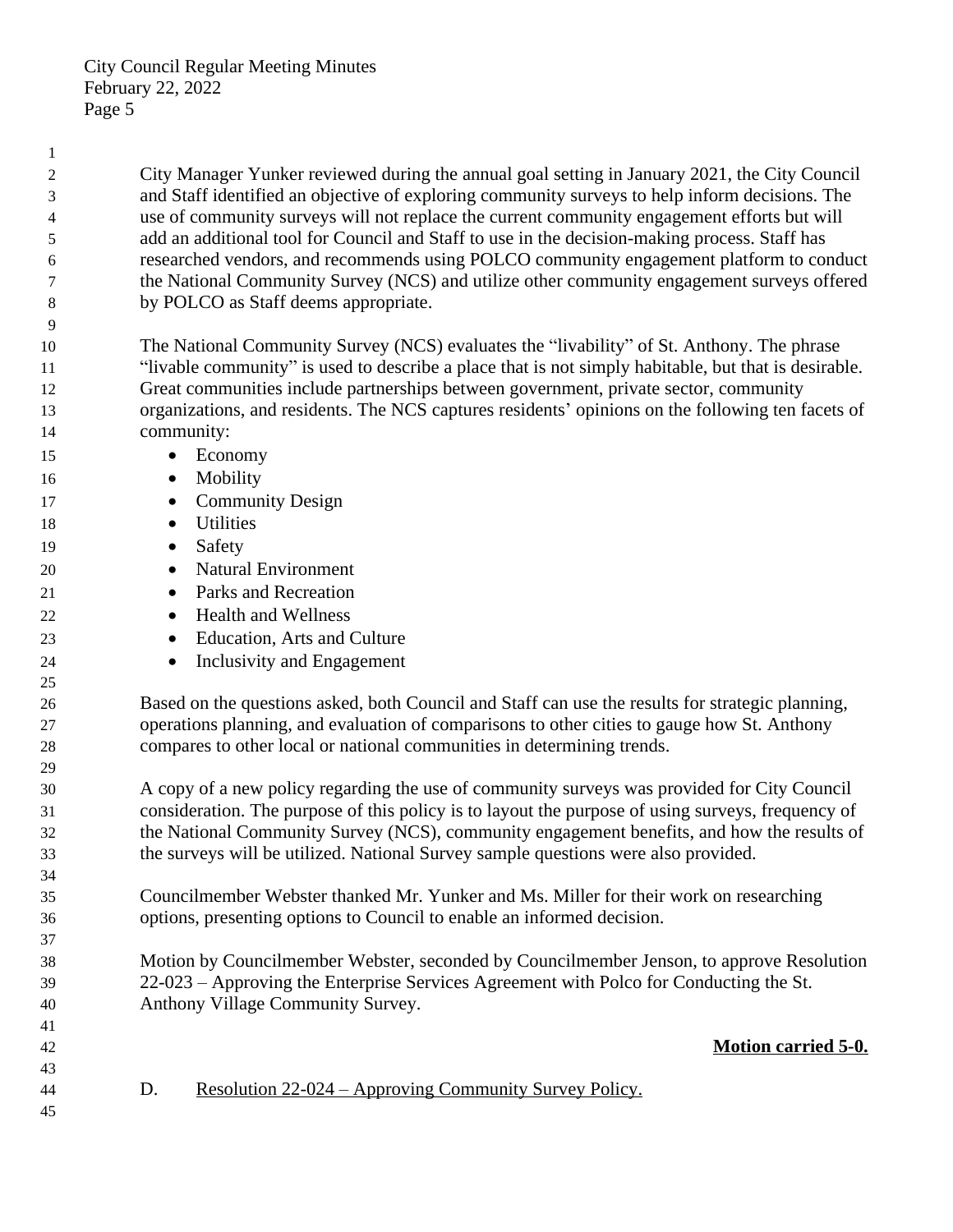City Manager Yunker reviewed a copy of a new policy regarding the use of community surveys was provided for City Council consideration. The purpose of this policy is to layout the purpose of using surveys, frequency of the National Community Survey (NCS), community engagement benefits, and how the results of the surveys will be utilized.

 The purpose of the community surveys is to provide feedback for St. Anthony officials and Staff to consider as they make decisions that impact St. Anthony residents and businesses.

 Motion by Councilmember Walker, seconded by Councilmember Jenson, to approve Resolution 22-024 – Approving Community Survey Policy.

## **Motion carried 5-0.**

## E. 2022 Strategic Plan.

 City Manager Yunker reviewed a 2022 Strategic Plan power point presentation. The team which developed the plan included the City Council, Parks and Planning Commission Representatives, City Staff, City Consultants, Guest Speakers and Guests. The agendas for the three half-day sessions January 12-14, 2022 were included. The sessions were conducted via Zoom. The progression includes the Annual Goal Setting Session Discussion – City Council Adopts the Pyramid – City Staff is Assigned Action Items – Updates are Provided to City Council. Mr. Yunker reviewed the Accomplishments and Discussion Topics. With the input of City Staff Department Heads and City Consultants, trends and issues that will or could potentially affect the City were presented.

 During the last day of the planning session, The Mayor, City Council, City Manager, Assistant to the City Manager, Department Heads, Engineer, and Communications Coordinator reviewed the ideas generated from the previous days' presentations and discussion and built the 2022 Pyramid. The Strategic Plan can be viewed on the City's website. A copy of the complete 2022 Strategic Plan was included for City Council review.

Mayor Stille thanked all for their participation in the development of the 2022 Strategic Plan.

 Motion by Councilmember Jenson, seconded by Councilmember Randle, to accept the 2022 Strategic Plan as presented.

### **Motion carried 5-0.**

**VII. REPORTS FROM CITY MANAGER AND COUNCIL MEMBERS.**

City Manager Yunker had no report.

 Councilmember Jenson stated on February 11 he attended the Ramsey County Local League of Governments Meeting.